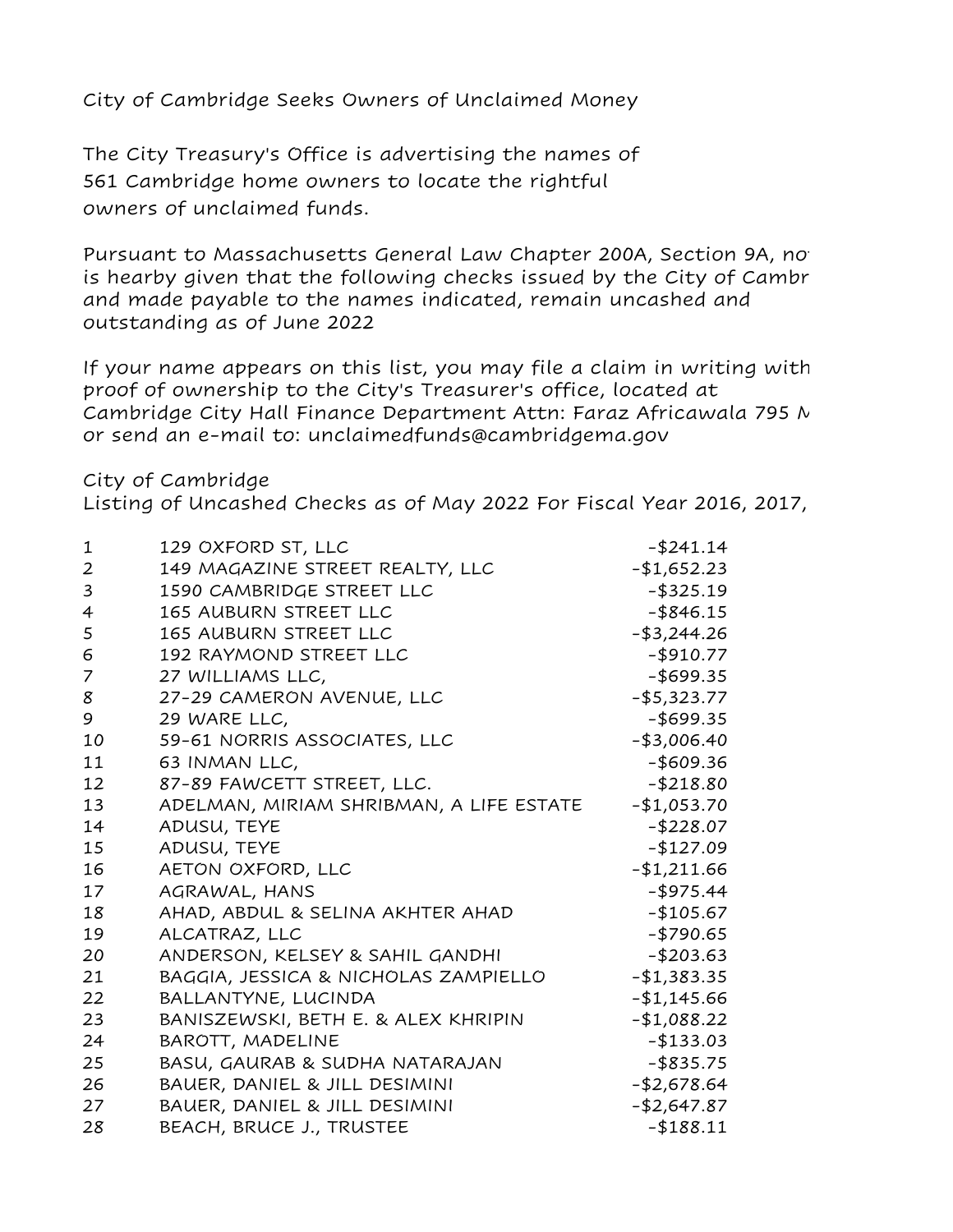| 29 | BERENS, JEFFREY M. & ANNE E. BERENS   | $-$ \$999.00   |
|----|---------------------------------------|----------------|
| 30 | BMR FRESH POND RESEARCH PARK LLC      | $-$ \$913.55   |
| 31 | BOUDREAU, CATHERINE A.                | $-$ \$294.80   |
| 32 | BOUDREAU, CATHERINE A.                | -\$1,318.75    |
| 33 | BOURNE, CRYSTAL ONETA, A LIFE ESTATE  | $-$1,800.00$   |
| 34 | BRIGGS, EVERETT BARNARD               | $-$ \$268.89   |
| 35 | BRIGHAM, JOAN C.                      | $-$ \$3,893.78 |
| 36 | BRIGHT, DAVID A. & KAREN A. BRIGHT    | $-$ \$2,601.53 |
| 37 | BUCHLOH, BENJAMIN H.D.                | $-1,339.25$    |
| 38 | BUCHNESS, PAUL E.                     | $-$105.38$     |
| 39 | BULEN, JOHN C. & SARAH T. DI TROIA    | $-$ \$426.94   |
| 40 | BURRUSS, JAMES A.                     | $-$1,521.47$   |
| 41 | BUSOLD, CHRISTOPHER S., & RANY HUYNH  | $-$ \$203.55   |
| 42 | CALDWELL, OLIVIA R. & ALEC A. NIELSEN | $-$ \$242.85   |
| 43 | CAMBRIDGE COMMUNITY CENTER INC.       | $-$121.77$     |
| 44 | CAMPBELL, ELIZABETH                   | $-$ \$834.47   |
| 45 | CARR, DANIEL P. & MARC RESNICK        | $-1,497.48$    |
| 46 | CHEN, LU                              | $-$ \$447.03   |
| 47 | CHENG, ALICE                          | $-$1,661.65$   |
| 48 | CHISTY, PRISCILLA M. & SAMUEL CHRISTY | -\$1,781.97    |
| 49 | CHOUDHURY, ATISH                      | $-$ \$719.42   |
| 50 | CHUNG, TAEJOONG & SUMIN LEE           | $-$ \$354.77   |
| 51 | CLARK ROBIN D.                        | $-$ \$261.70   |
| 52 | COLLETTE, ANN MARIE                   | $-1,098.09$    |
| 53 | CONE, BARBARA A. & ADAM F. SCHORN     | $-$167.05$     |
| 54 | CONNAUGHTON, BLAINE & LOUISA PITT     | $-$ \$436.13   |
| 55 | CONNOLLY, PETER F.                    | $-140.90$      |
| 56 | CONNOR, WILLIAM S.                    | $-$ \$656.79   |
| 57 | COYNE, ANN E.                         | $-$ \$153.27   |
| 58 | CUTLER, ANDREW                        | $-$ \$155.47   |
| 59 | DAOUD, ABDULLAH & JOY HAIDAR          | $-$ \$876.09   |
| 60 | DDG PARKVIEW LLC                      | $-$13,981.64$  |
| 61 | DELVECCHIO, BERNARD M. & RACHEL       | $-$ \$750.03   |
| 62 | DESAI, MARJORIE K. & KAMLESH S. DESAI | $-$ \$5,307.27 |
| 63 | DESAI, MARJORIE K. & KAMLESH S. DESAI | -\$5,103.69    |
| 64 | DESAI, MARJORIE K. & KAMLESH S. DESAI | $-$ \$2,488.17 |
| 65 | DESHPANDE, ANKITA S.                  | $-$166.66$     |
| 66 | DIAZ, JUNOT                           | -\$2,121.57    |
| 67 | DOKMECI, MEHMET R.                    | $-182.31$      |
| 68 | DOMBROWSKI, MARY LIFE ESTATE          | $-$ \$254.78   |
| 69 | DURAN, MARCIA KIRSSIN                 | $-$ \$483.02   |
| 70 | DYKSTRA, SARAH G.                     | -\$177.27      |
| 71 | E.M. MEDEIROS, TRUSTEE                | -\$3,029.46    |
| 72 | EAST CAMBRIDGE HOLDING, LLC,          | $-$ \$462.02   |
| 73 | EHRENFRIED, GEORGE                    | $-$ \$415.56   |
| 74 | ELIZONDO, JOSE L.                     | $-$ \$473.20   |
| 75 | ENTEKHABI, FATEMEH                    | $-$ \$558.37   |
|    |                                       |                |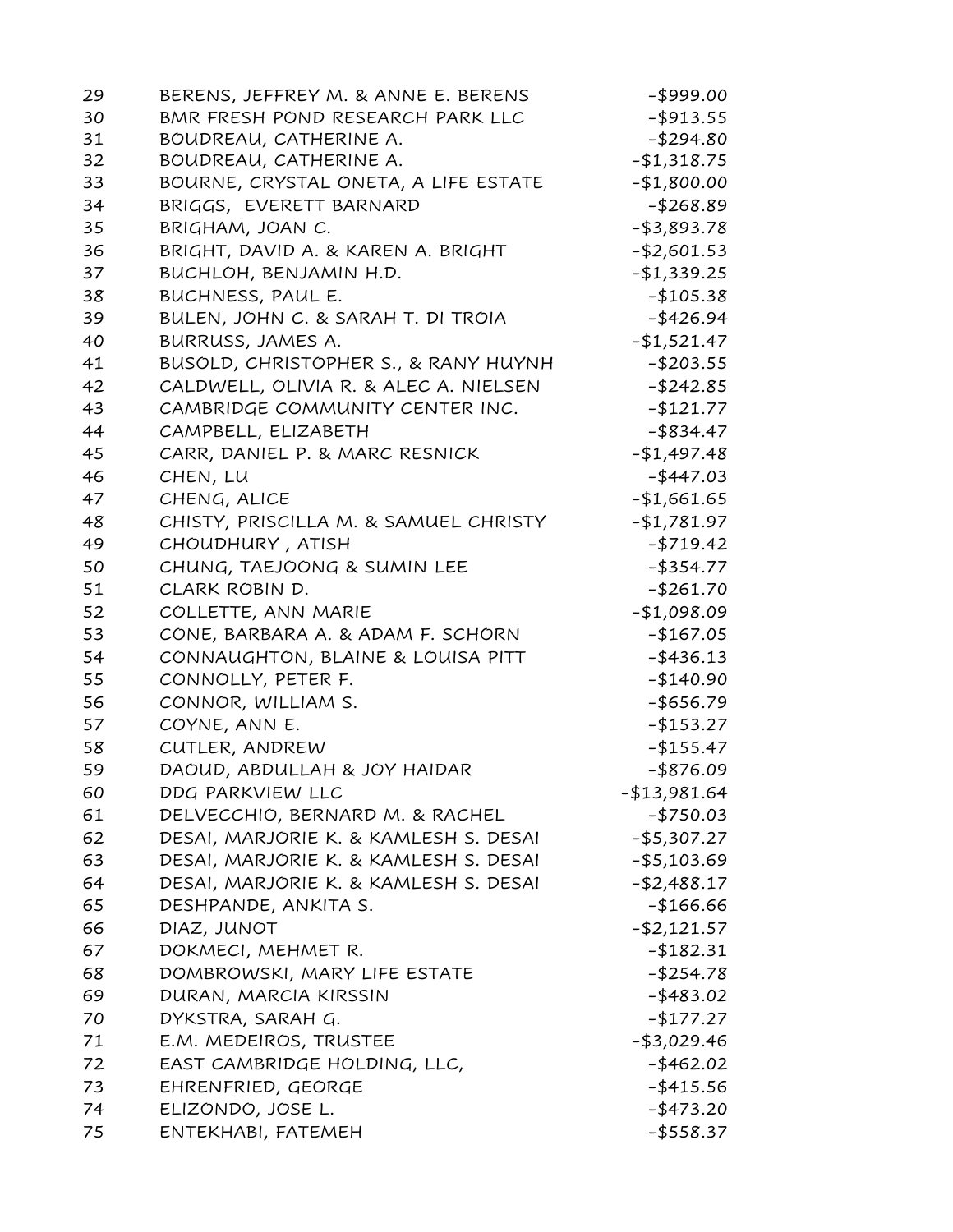| 76  | ENTWISLE, JEREMY & MINAKO ENTWISLE         | $-$ \$1,511.11 |
|-----|--------------------------------------------|----------------|
| 77  | FAM, SHERIF                                | $-$ \$469.24   |
| 78  | FINK, GUNTHER                              | $-$ \$297.91   |
| 79  | FINNON, JASON & DABNEY HAILEY              | $-$ \$695.27   |
| 80  | FRIMLEY PROPERTIES, LLC                    | $-$ \$197.66   |
| 81  | FULLON, ELIZABETH                          | $-$1,273.23$   |
| 82  | GANDHI, UNMESH & GAAURI NAIK               | $- $1,338.23$  |
| 83  | GANDHI, UNMESH A. & GAAURI NAIL            | $-$ \$529.73   |
| 84  | GEHRING, CLEMENT                           | $-$ \$412.95   |
| 85  | GILDEA, THOMAS & KARINA MAZA-GILDEA        | $-$103.79$     |
| 86  | <b>GLIKMAN, HELEN</b>                      | $-$ \$130.16   |
| 87  | GUI, DAN Y. & JAY X. LIN                   | $-$ \$131.34   |
| 88  | GUNNAR, EVERMANN                           | $-$ \$2,952.19 |
| 89  | HALL, ALICE W., TRUSTEE THE ALICE WICK     | $-$ \$254.01   |
| 90  | HALLETT, BARRY J.                          | $-$ \$500.00   |
| 91  | HAMS, MARCIA L. & SUSAN SHEPARD            | $-$117.88$     |
| 92  | HARRINGTON, JAMES F. & THERESA & ELAINE HI | $-$ \$3,182.33 |
| 93  | HARRIS, DONNA L.                           | $-$ \$236.19   |
| 94  | HARTMERE, ANNE M. & SANFORD R. LIEBERMAN   | $-$ \$622.71   |
| 95  | HEIST, KRISTIN                             | $-$ \$375.64   |
| 96  | HELDMAN, NIMROD & HADAS HELDELMAN          | $-$ \$847.09   |
| 97  | HELLER, ERIC J.                            | $-$1,756.65$   |
| 98  | HELLER, HOWARD                             | $- $2,355.94$  |
| 99  | HELLER, HOWARD                             | $-$ \$2,295.92 |
| 100 | HEMOND, BRIAN D.T.                         | $-$ \$936.84   |
| 101 | HENNESSEY, PAULA & LILIANE M. DUSEWOIR     | $-$1,172.23$   |
| 102 | HERRERA, MARIA CLEMENCIA & CARLOS R.       | $-$ \$246.16   |
| 103 | HICKEY, JAMES R. & MARCIE A. MITLER        | $-$ \$899.29   |
| 104 | HOGSTADIUS, ANN-CHARLOTTE                  | $-$ \$2,159.00 |
| 105 | HRE FISK PLACE VENTURES, LLC               | $-$1,940.00$   |
| 106 | HUANG, YI-AN & KRISTIN L. HUANG            | $-$1,304.49$   |
| 107 | ILIOPOULOS, OTHON                          | -\$886.70      |
| 108 | JAIKUMAR, ARJUN & LAURA CLAWSON            | $-1,949.12$    |
| 109 | JAMIOL, EDWARD S. & DIANE M. JAMIOL        | $-$ \$911.56   |
| 110 | JIANG, LEI                                 | $-$ \$2,310.91 |
| 111 | JIANG, LEI                                 | $- $1,349.33$  |
| 112 | JONES, ANGELA C. & WAYNE D. JONES          | $-$ \$541.10   |
| 113 | KAMVAR, SEPANDAR & ANGELA SCHIAVONI        | $-$ \$6,148.13 |
| 114 | KIM, GIMAN                                 | $-$1,372.33$   |
| 115 | KIMBROUGH, LESLIE H. & SHIRLEY             | $-$ \$2,115.82 |
| 116 | KOUYOUMDJUAN, GEORGE &                     | $-$ \$7,312.29 |
| 117 | KRIKORIAN, DAVID K.                        | $- $3,698.80$  |
| 118 | KUCHLER, MARGARET M.                       | $-$ \$862.35   |
| 119 | KURDZIEL, ANNE                             | $-$ \$677.85   |
| 120 | LARKIN, CELINE M.                          | -\$1,693.91    |
| 121 | LEE, ANDREW S.                             | $-$ \$346.62   |
| 122 | LEE, CERES A. & THOMAS M. BONING           | -\$2,196.17    |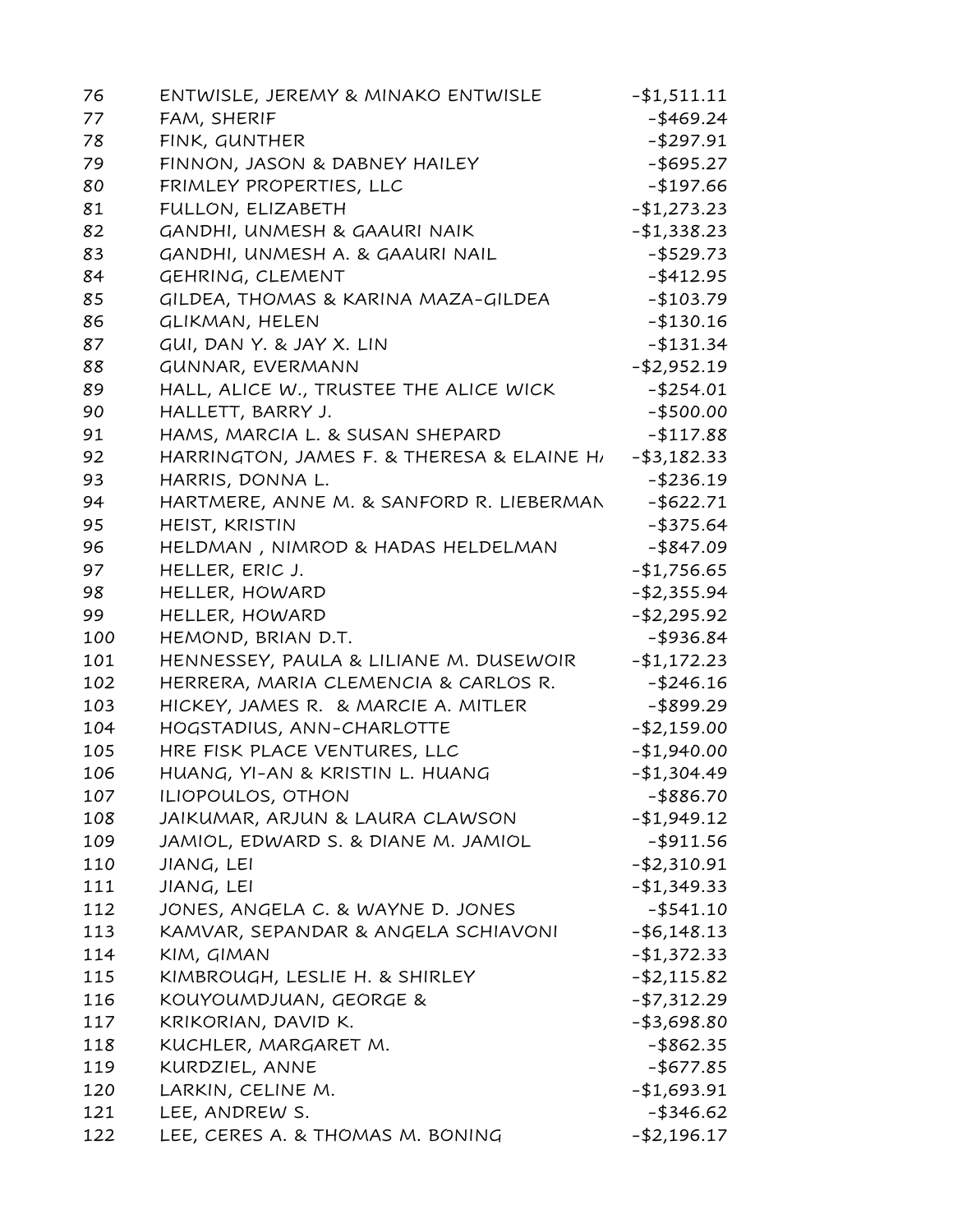| 123 | LEE, HYEJIN                            | $-$1,524.40$   |
|-----|----------------------------------------|----------------|
| 124 | LICCIARDI, BRYAN                       | $-$ \$610.29   |
| 125 | LIU, QIANG & YUNSI FEI                 | $-$ \$597.31   |
| 126 | LIU, XI & LING LI                      | $-$ \$190.62   |
| 127 | LLANO, MONICA M., TRUSTEE              | $-$190.00$     |
| 128 | LU, YI                                 | $- $724.33$    |
| 129 | LUI, KEVIN                             | $-$ \$845.25   |
| 130 | LYNN, BRIAN GARY                       | $-$ \$341.22   |
| 131 | M.R. VACCARO, LLC NO. 8                | $-$1,441.51$   |
| 132 | MAJBOURI, MAHDI & CLAIRE SIGRID JACOB  | $-$ \$332.46   |
| 133 | MARRION, SHANE                         | $-$1,248.02$   |
| 134 | MARRION, SHANE & MARCILENE LEILA       | -\$1,281.49    |
| 135 | MARRION, SHANE                         | $-$ \$166.58   |
| 136 | MASS ARC 1 LLC                         | $-$ \$410.95   |
| 137 | MASS ARC 1, LLC                        | $-$1,802.29$   |
| 138 | MASSIHZADEGAN, SETARREH M.             | $-$ \$356.01   |
| 139 | MAWS, ANTHONY, KAROLYN FEEKS &         | $-$1,036.92$   |
| 140 | MCNALLY, ELIZABETH A.                  | $-$148.06$     |
| 141 | MICAH REALTY LLC                       | $-$154.80$     |
| 142 | MICAH REALTY LLC                       | $-$ \$725.00   |
| 143 | MICHAELSON, MIRIAM D.                  | $-$1,000.00$   |
| 144 | MINICUCCI, CHRISTOPHER & STACY DAVID   | $-$ \$251.16   |
| 145 | MIT 139 MAIN ST FEE OWNER LLC          | -\$397.32      |
| 146 | MORPHEW, MICHELLE, TRUSTEE             | $-$ \$2,196.17 |
| 147 | MORPHEW, MICHELLE, TRUSTEE             | $-$ \$966.32   |
| 148 | MOSTOWFI, SHIVA                        | $-$ \$527.75   |
| 149 | MUELLER, JONAS & JANE-LING WANG        | -\$486.31      |
| 150 | MURPHY, BRIAN P. & KATHERINE           | $-$ \$3,617.73 |
| 151 | NAINI, GREESHMA                        | $-$1,316.17$   |
| 152 | NANGIA, CHIRAG & ASHOK NANGIA          | $-$1,545.84$   |
| 153 | NICHOLLS, ANTHONY                      | $-1,278.26$    |
| 154 | NOLIN, GERALD E.                       | -\$166.50      |
| 155 | NUDELMAN, JUDITH E.                    | $-$1,308.82$   |
| 156 | NUDELMAN, JUDITH E.                    | $-$ \$3,761.67 |
| 157 | OCHOA, ANTONIA                         | $-$ \$738.52   |
| 158 | OGLETREE, CHARLES & PAMELA             | $-$ \$800.13   |
| 159 | ONE NORFOLK TERRACE, LLC               | $-$1,828.56$   |
| 160 | PACHECO, ALBERT D. & CATHERINE M.      | $-189.62$      |
| 161 | PEROS, ARTHUR                          | $-$ \$3,475.25 |
| 162 | PETERFREUND, STUART & CHRISTINA SIEBER | $-$1,412.57$   |
| 163 | PHILIPPAKIS, ANTHONY A.                | $-$ \$2,171.61 |
| 164 | POWERS, SALLY C.                       | $-$ \$2,743.10 |
| 165 | QUADIR, KAMAL                          | $-$ \$216.46   |
| 166 | QUADIR, MALIHA M. & KHALID QUADIR      | $-$ \$2,249.86 |
| 167 | RABIDEAU, DUSTIN J. & LAURA RABIDEAU   | -\$392.04      |
| 168 | RAHIMI, ROD MOLLY PARAS                | $-1,193.71$    |
| 169 | RAHMAN, MOHAMMAD L.                    | -\$103.79      |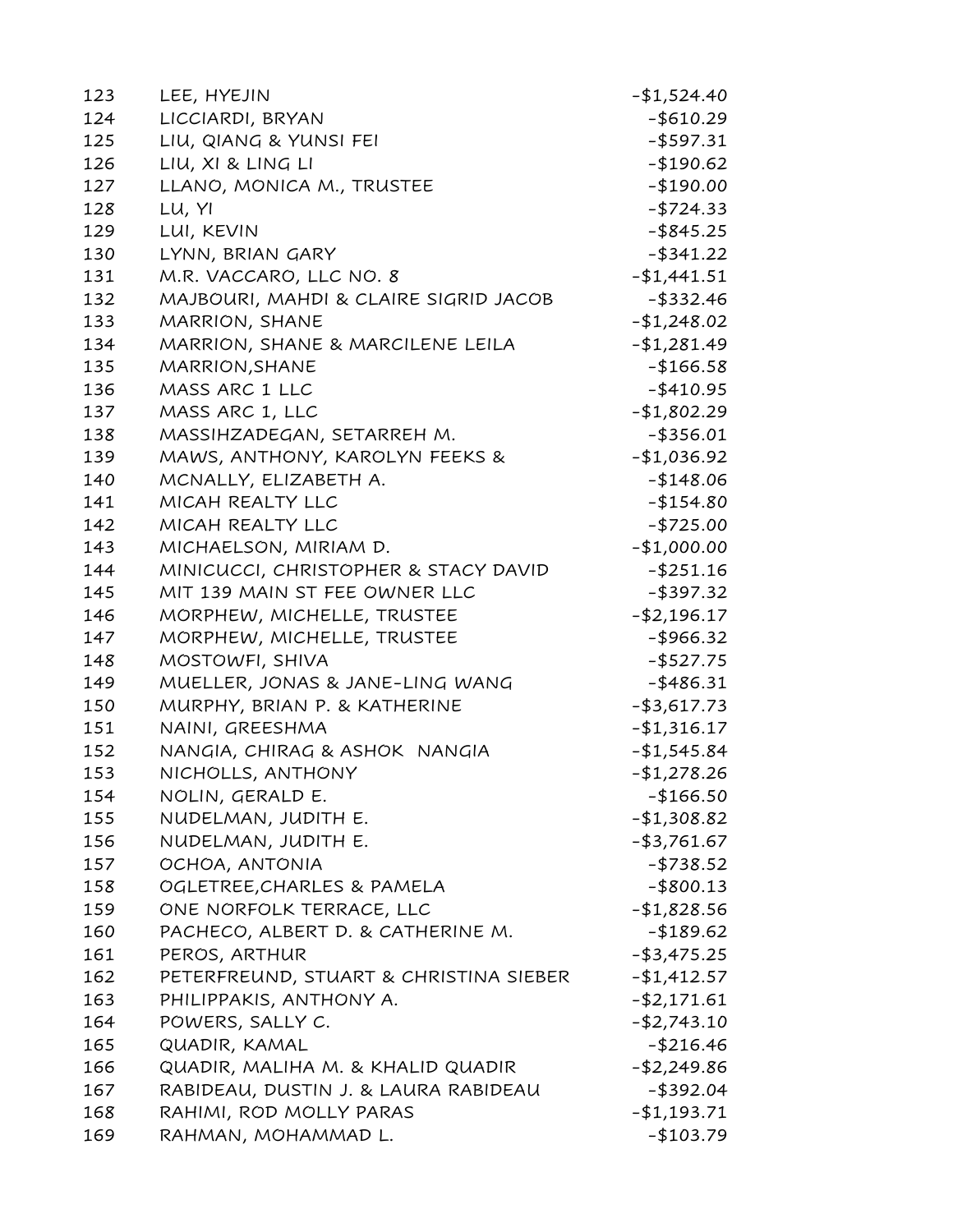| 170 | RAYCE REALTY LLC                           | $-$ \$25,748.94 |
|-----|--------------------------------------------|-----------------|
| 171 | RAZOOK, ABRAHAM & JESSICA RAZOOK           | $-$ \$332.30    |
| 172 | REDDI, REKHA P., TRUSTEE                   | $-$122.61$      |
| 173 | RESNICK, MARC & PERRY D. STOLBERG, TRS.    | $-$ \$5,046.22  |
| 174 | RESNICK, MARC, TRUSTEE BIG CORNER RE       | -\$778.75       |
| 175 | RESNICK. MARC & MICHAEL POLACCO            | $-$1,084.95$    |
| 176 | ROHRBACH, AUGUSTA & LAWRENCE N. MAYER      | $-$1,695.89$    |
| 177 | ROSS, TAYLOR M. & WILLIAM H. DORIN IV      | -\$313.02       |
| 178 | ROTHENBERG, ALEXANDER I & EMILY MATHER     | $-$ \$2,293.64  |
| 179 | RUTTER, JOHN A. & KATHLEEN HUNTER RUTTER   | $-$126.97$      |
| 180 | RYERSON, EDWARD MITCHELL &                 | $-$1,887.90$    |
| 181 | SABAL, MARIAN MASE, TRUSTEE THE 32 REED ST | -\$684.33       |
| 182 | SALIB, CHRISTINE R.                        | -\$192.31       |
| 183 | SANDERS, JUANITA, PRISCILLA LOPES, ET AL   | -\$498.54       |
| 184 | SANICHARA, PETER A. & AMY B. HAYWARD       | $-$ \$794.02    |
| 185 | SCHLOMING, LENORE F.M. & RALPH H.          | $-$ \$3,642.28  |
| 186 | SHULTZ, KRISTINA A.                        | $-$ \$474.60    |
| 187 | SIDIROGLOU, SYLIANOS & ALISON FOLLAND      | $-$180.08$      |
| 188 | SIDIROGLOU, SYLIANOS & ALISON FOLLAND      | $-$ \$542.68    |
| 189 | SIGLASKY, JASON & LOGAN W. THOMPSON        | $- $131.14$     |
| 190 | SIKRI, VIVEK                               | $-$ \$379.28    |
| 191 | SILVERMAN, EDNA C.&WILLIAM A.SILVERMAN TR  | $-$2,072.03$    |
| 192 | SINNOTT, ROBERT W.                         | $-$ \$2,038.46  |
| 193 | SMITH, ALEXANDRA G. & STEPHEN R. ODOM      | $-$ \$2,832.67  |
| 194 | SPAULDING HOSPITAL-CAMBRIDGE, INC.         | $-$ \$5,742.13  |
| 195 | SPERA, ANNA C. &                           | $-$ \$153.48    |
| 196 | SPERLING, STEFAN                           | $-$ \$534.75    |
| 197 | STARK, TRACEY L.                           | $-$ \$4,111.38  |
| 198 | STEPHAN, MATTHEW & PRISCILLA STEPHAN       | $-$1,616.08$    |
| 199 | STERN, EVE                                 | $-$ \$4,499.91  |
| 200 | STEVENS, MICHAEL                           | $-$1,829.59$    |
| 201 | STEWART, CHARLES M.                        | $-$1,204.02$    |
| 202 | STINEMAN, DARREN G. & SAMANTHA R. BURNS    | -\$260.94       |
| 203 | STUART, C. TODD                            | $-$ \$731.45    |
| 204 | SUNRISE LEARNING ACADEMY 2 LLC             | $-$ \$217.40    |
| 205 | TABOR, MARILYN                             | $-117.41$       |
| 206 | TABOR, MARILYN                             | $-$ \$263.17    |
| 207 | TAN, ZHENGZHEN & JINHUA ZHAO               | $-$ \$2,196.17  |
| 208 | TAO, JIFANG & HAO WU                       | $-$ \$305.33    |
| 209 | TAURO, WALTER J. JR & DANIEL P. TAURO      | $-$ \$308.10    |
| 210 | TAURO, WALTER TRUSTEE OF                   | -\$832.20       |
| 211 | THE JAVNA FAMILY LIMITED PARTNERSHIP       | $-$168.02$      |
| 212 | TOBAH, ALI, MOHAMED, ATTAWIA, ETAL         | $-$ \$304.69    |
| 213 | TRUXLER, ROBERT T. & ERICA TRUXLER         | $-$ \$155.40    |
| 214 | TSITSIKLIS, DAPHNE POLITIS & KAREN         | $-$1,460.46$    |
| 215 | TWO NORFOLK TERRACE LLC                    | $-$ \$2,563.88  |
| 216 | TYSON, ELIZABETH B.                        | $-$ \$999.01    |